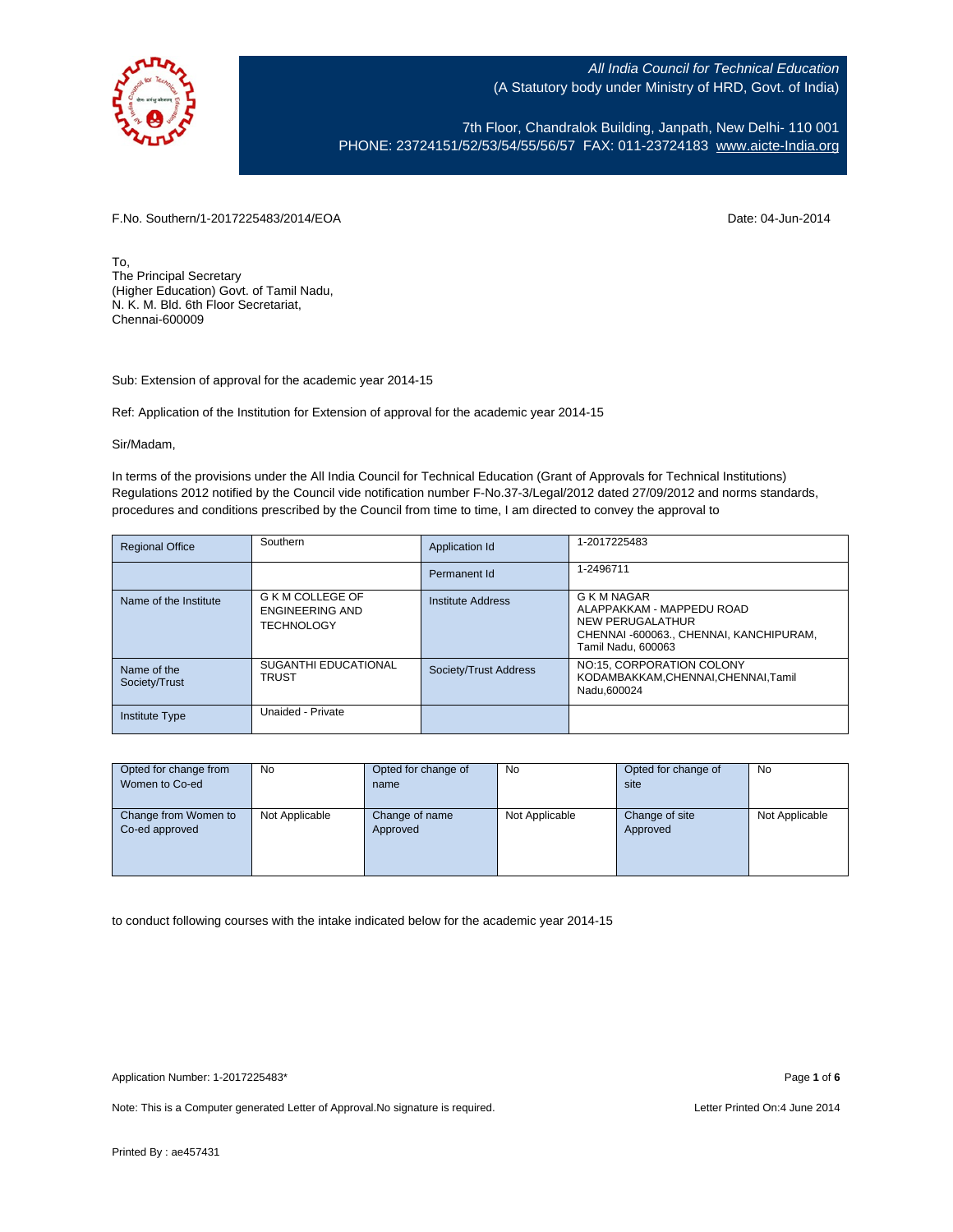

7th Floor, Chandralok Building, Janpath, New Delhi- 110 001 PHONE: 23724151/52/53/54/55/56/57 FAX: 011-23724183 [www.aicte-India.org](http://www.aicte-india.org/)

| Application Id: 1-2017225483                          |              | Course                                    |                                                                      | <b>Affiliating Body</b>    |                             |                              |                     |                     |                                          |   |
|-------------------------------------------------------|--------------|-------------------------------------------|----------------------------------------------------------------------|----------------------------|-----------------------------|------------------------------|---------------------|---------------------|------------------------------------------|---|
| Shift<br>Program<br>Level                             |              |                                           |                                                                      |                            |                             | Intake Approved for<br>14-15 | NRI Approval status | PIO Approval status | Foreign Collaboration<br>Approval status |   |
|                                                       |              |                                           |                                                                      | Full/Part Time             |                             | Intake 2013-14               |                     |                     |                                          |   |
| <b>ENGINEERING</b><br>AND<br><b>TECHNOLOGY</b>        | 1st<br>Shift | <b>POST</b><br><b>GRADUA</b><br>TE        | <b>COMMUNICATION</b><br><b>SYSTEMS</b>                               | <b>FULL</b><br><b>TIME</b> | Anna University,<br>Chennai | 18                           | 18                  | No                  | No                                       | Ν |
| <b>ENGINEERING</b><br>AND<br><b>TECHNOLOGY</b>        | 1st<br>Shift | <b>POST</b><br><b>GRADUA</b><br>TE        | <b>COMPUTER AIDED</b><br><b>DESIGN</b>                               | <b>FULL</b><br><b>TIME</b> | Anna University,<br>Chennai | 18                           | 18                  | No                  | No                                       | N |
| <b>ENGINEERING</b><br><b>AND</b><br><b>TECHNOLOGY</b> | 1st<br>Shift | <b>POST</b><br><b>GRADUA</b><br><b>TE</b> | <b>COMPUTER</b><br><b>INTEGRATED</b><br><b>MANUFACTURING</b>         | <b>FULL</b><br><b>TIME</b> | Anna University,<br>Chennai | 18                           | 18                  | <b>No</b>           | <b>No</b>                                | N |
| <b>ENGINEERING</b><br>AND<br><b>TECHNOLOGY</b>        | 1st<br>Shift | <b>POST</b><br><b>GRADUA</b><br>TE        | <b>COMPUTER</b><br><b>SCIENCE AND</b><br><b>ENGINEERING</b>          | <b>FULL</b><br><b>TIME</b> | Anna University,<br>Chennai | 18                           | 18                  | No                  | <b>No</b>                                | Ν |
| <b>ENGINEERING</b><br>AND<br><b>TECHNOLOGY</b>        | 1st<br>Shift | <b>POST</b><br><b>GRADUA</b><br>TE        | <b>COMPUTER</b><br><b>SCIENCE &amp;</b><br>ENGINEERING(NE<br>TWORKS) | <b>FULL</b><br><b>TIME</b> | Anna University,<br>Chennai | 18                           | 18                  | No                  | No                                       | N |
| <b>ENGINEERING</b><br>AND<br><b>TECHNOLOGY</b>        | 1st<br>Shift | POST<br><b>GRADUA</b><br>TE               | <b>CONSTRUCTION</b><br><b>ENGINEERNG</b><br><b>AND</b><br>MANAGEMENT | <b>FULL</b><br><b>TIME</b> | Anna University,<br>Chennai | 18                           | 18                  | No                  | No                                       | N |
| <b>ENGINEERING</b><br>AND<br><b>TECHNOLOGY</b>        | 1st<br>Shift | <b>POST</b><br><b>GRADUA</b><br>TE        | <b>DIGITAL SIGNAL</b><br><b>PROCESSING</b>                           | <b>FULL</b><br><b>TIME</b> | Anna University,<br>Chennai | 18                           | 18                  | <b>No</b>           | No                                       | N |
| <b>ENGINEERING</b><br>AND<br><b>TECHNOLOGY</b>        | 1st<br>Shift | <b>POST</b><br><b>GRADUA</b><br>TE.       | <b>EMBEDDED</b><br><b>SYSTEMS</b><br><b>TECHNOLOGIES</b>             | <b>FULL</b><br>TIME        | Anna University,<br>Chennai | 18                           | 18                  | No                  | No                                       | N |
| <b>ENGINEERING</b><br>AND<br><b>TECHNOLOGY</b>        | 1st<br>Shift | POST<br><b>GRADUA</b><br>TE               | ENERGY<br><b>ENGINEERING</b>                                         | <b>FULL</b><br><b>TIME</b> | Anna University,<br>Chennai | $\mathbf 0$                  | 18                  | No                  | No                                       | N |

Application Number: 1-2017225483\* Page **2** of **6**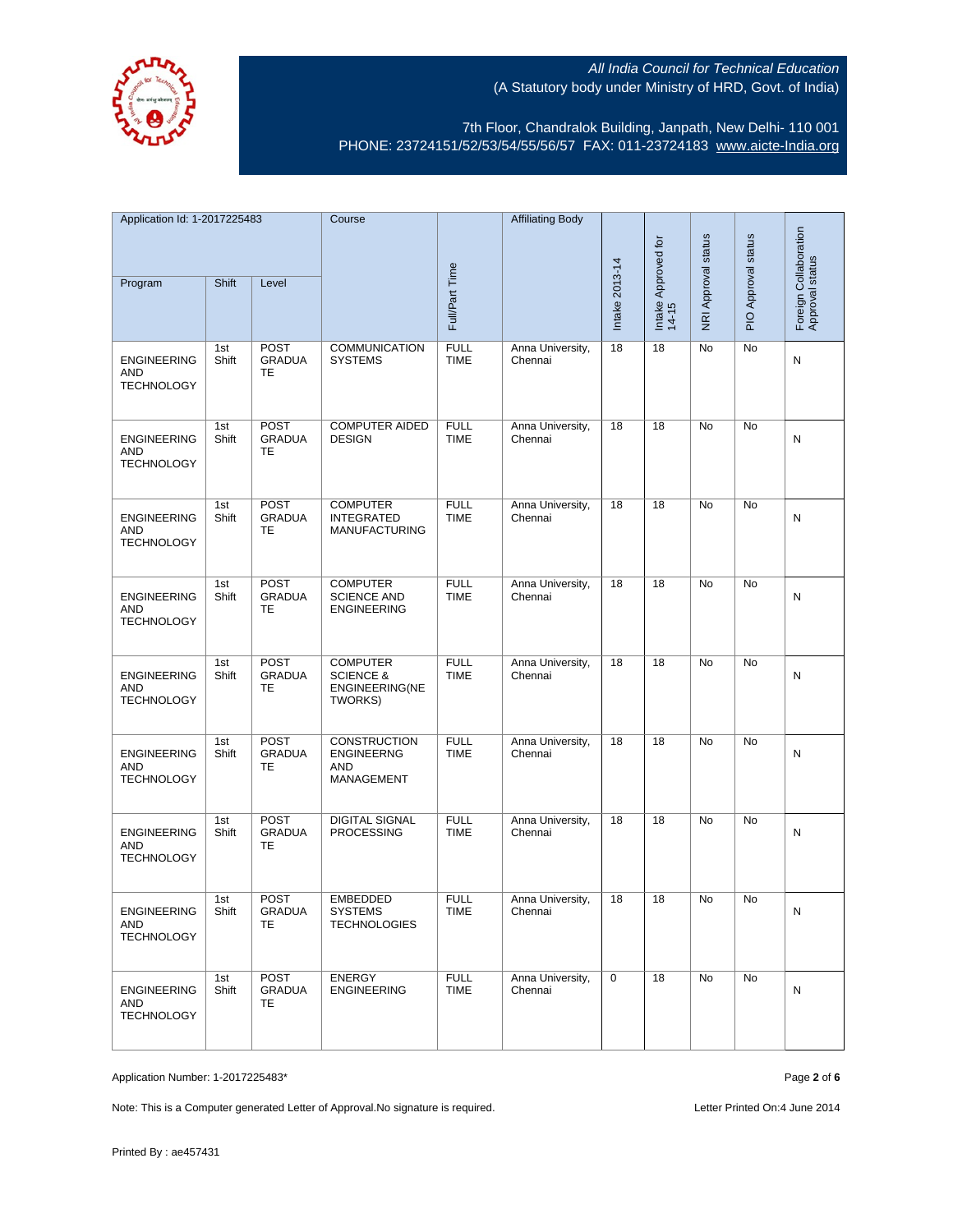



7th Floor, Chandralok Building, Janpath, New Delhi- 110 001 PHONE: 23724151/52/53/54/55/56/57 FAX: 011-23724183 [www.aicte-India.org](http://www.aicte-india.org/)

| Application Id: 1-2017225483                          |              | Course                                    |                                                             | <b>Affiliating Body</b>    |                             |                |                              |                     |                     |                                          |
|-------------------------------------------------------|--------------|-------------------------------------------|-------------------------------------------------------------|----------------------------|-----------------------------|----------------|------------------------------|---------------------|---------------------|------------------------------------------|
| Program                                               | Shift        | Level                                     |                                                             | Full/Part Time             |                             | Intake 2013-14 | Intake Approved for<br>14-15 | NRI Approval status | PIO Approval status | Foreign Collaboration<br>Approval status |
| <b>ENGINEERING</b><br><b>AND</b><br><b>TECHNOLOGY</b> | 1st<br>Shift | <b>POST</b><br><b>GRADUA</b><br><b>TE</b> | <b>ENGINEERING</b><br><b>DESIGN</b>                         | <b>FULL</b><br><b>TIME</b> | Anna University,<br>Chennai | 18             | 18                           | No                  | No                  | N                                        |
| <b>ENGINEERING</b><br>AND<br><b>TECHNOLOGY</b>        | 1st<br>Shift | POST<br><b>GRADUA</b><br>TE               | NANO SCIENCE &<br><b>TECHNOLOGY</b>                         | <b>FULL</b><br><b>TIME</b> | Anna University,<br>Chennai | 18             | 18                           | No                  | No                  | N                                        |
| <b>ENGINEERING</b><br><b>AND</b><br><b>TECHNOLOGY</b> | 1st<br>Shift | <b>POST</b><br>GRADUA<br><b>TE</b>        | <b>POWER SYSTEMS</b><br><b>ENGINEERING</b>                  | <b>FULL</b><br><b>TIME</b> | Anna University,<br>Chennai | 18             | 18                           | <b>No</b>           | <b>No</b>           | N                                        |
| <b>ENGINEERING</b><br><b>AND</b><br><b>TECHNOLOGY</b> | 1st<br>Shift | POST<br><b>GRADUA</b><br>TE               | <b>SOFTWARE</b><br><b>ENGINEERING</b>                       | <b>FULL</b><br><b>TIME</b> | Anna University,<br>Chennai | 18             | 18                           | No                  | No                  | N                                        |
| <b>ENGINEERING</b><br>AND<br><b>TECHNOLOGY</b>        | 1st<br>Shift | <b>UNDER</b><br><b>GRADUA</b><br>TE       | <b>AERONAUTICAL</b><br><b>ENGINEERING</b>                   | <b>FULL</b><br><b>TIME</b> | Anna University,<br>Chennai | 60             | 60                           | No                  | No                  | N                                        |
| <b>ENGINEERING</b><br>AND<br><b>TECHNOLOGY</b>        | 1st<br>Shift | <b>UNDER</b><br><b>GRADUA</b><br>TE       | <b>AUTOMOBILE</b><br><b>ENGINEERING</b>                     | <b>FULL</b><br><b>TIME</b> | Anna University,<br>Chennai | 60             | 60                           | No                  | <b>No</b>           | N                                        |
| <b>ENGINEERING</b><br>AND<br><b>TECHNOLOGY</b>        | 1st<br>Shift | <b>UNDER</b><br><b>GRADUA</b><br>TE       | <b>BIOMEDICAL</b><br><b>ENGINEERING</b>                     | <b>FULL</b><br><b>TIME</b> | Anna University,<br>Chennai | 60             | 60                           | <b>No</b>           | <b>No</b>           | N                                        |
| <b>ENGINEERING</b><br>AND<br><b>TECHNOLOGY</b>        | 1st<br>Shift | <b>UNDER</b><br>GRADUA<br>TE              | <b>CIVIL</b><br><b>ENGINEERING</b>                          | <b>FULL</b><br>TIME        | Anna University,<br>Chennai | 120            | 120                          | No                  | No                  | N                                        |
| <b>ENGINEERING</b><br>AND<br><b>TECHNOLOGY</b>        | 1st<br>Shift | <b>UNDER</b><br><b>GRADUA</b><br>TE.      | <b>COMPUTER</b><br><b>SCIENCE AND</b><br><b>ENGINEERING</b> | <b>FULL</b><br><b>TIME</b> | Anna University,<br>Chennai | 120            | 120                          | No                  | No                  | N                                        |

Application Number: 1-2017225483\* Page **3** of **6**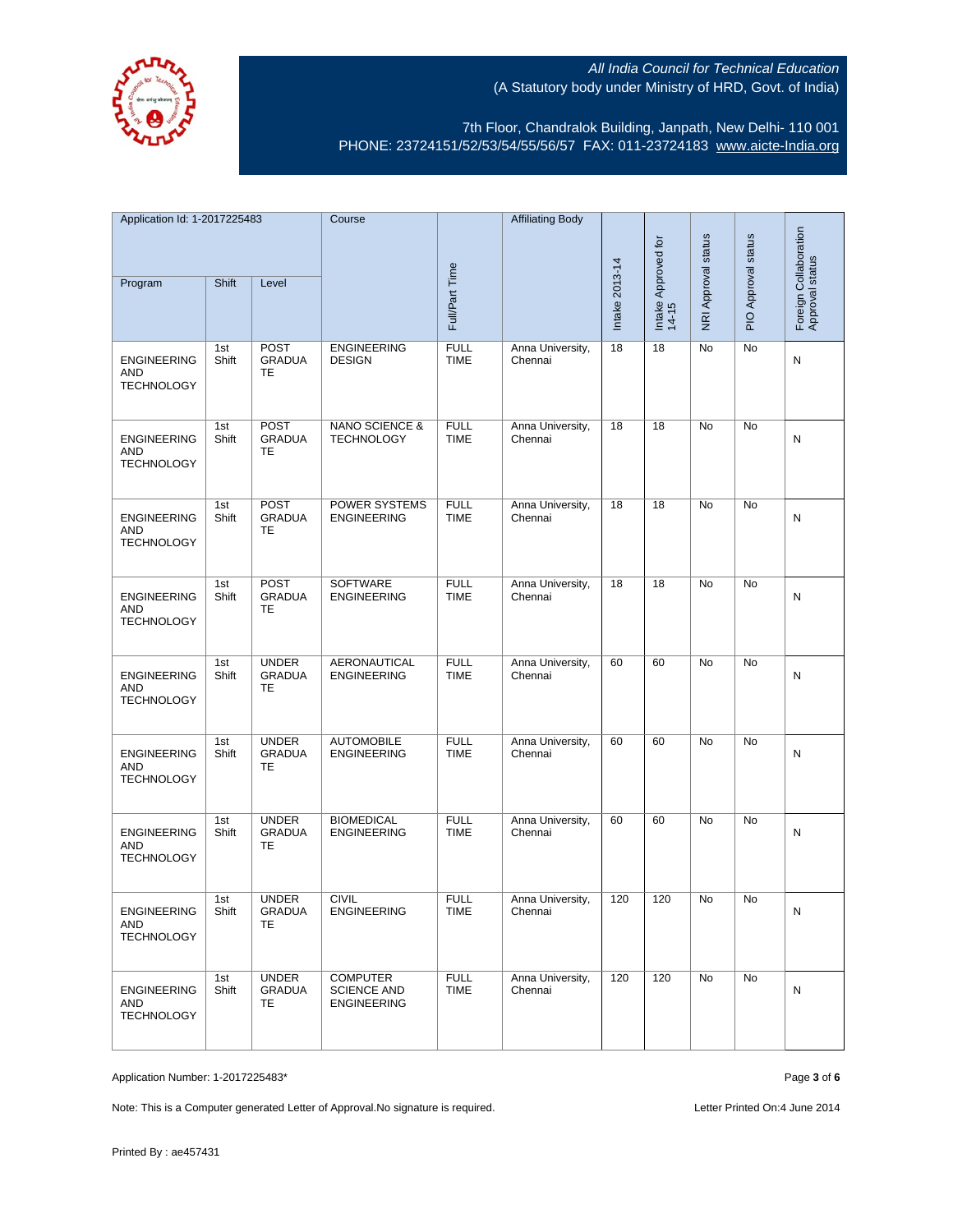

7th Floor, Chandralok Building, Janpath, New Delhi- 110 001 PHONE: 23724151/52/53/54/55/56/57 FAX: 011-23724183 [www.aicte-India.org](http://www.aicte-india.org/)

| Application Id: 1-2017225483                          |              | Course                                     |                                                                   | <b>Affiliating Body</b>    |                             |                |                              |                     |                     |                                          |
|-------------------------------------------------------|--------------|--------------------------------------------|-------------------------------------------------------------------|----------------------------|-----------------------------|----------------|------------------------------|---------------------|---------------------|------------------------------------------|
| Program                                               | Shift        | Level                                      |                                                                   | Full/Part Time             |                             | Intake 2013-14 | Intake Approved for<br>14-15 | NRI Approval status | PIO Approval status | Foreign Collaboration<br>Approval status |
| <b>ENGINEERING</b><br><b>AND</b><br><b>TECHNOLOGY</b> | 1st<br>Shift | <b>UNDER</b><br><b>GRADUA</b><br><b>TE</b> | <b>ELECTRICAL AND</b><br><b>ELECTRONICS</b><br><b>ENGINEERING</b> | <b>FULL</b><br><b>TIME</b> | Anna University,<br>Chennai | 60             | 60                           | <b>No</b>           | <b>No</b>           | N                                        |
| <b>ENGINEERING</b><br><b>AND</b><br><b>TECHNOLOGY</b> | 1st<br>Shift | <b>UNDER</b><br><b>GRADUA</b><br><b>TE</b> | <b>ELECTRONICS &amp;</b><br><b>COMMUNICATION</b><br><b>ENGG</b>   | <b>FULL</b><br><b>TIME</b> | Anna University,<br>Chennai | 120            | 120                          | <b>No</b>           | <b>No</b>           | $\mathsf{N}$                             |
| <b>ENGINEERING</b><br><b>AND</b><br><b>TECHNOLOGY</b> | 1st<br>Shift | <b>UNDER</b><br><b>GRADUA</b><br><b>TE</b> | <b>INFORMATION</b><br><b>TECHNOLOGY</b>                           | <b>FULL</b><br><b>TIME</b> | Anna University,<br>Chennai | 60             | 60                           | <b>No</b>           | <b>No</b>           | N                                        |
| <b>ENGINEERING</b><br><b>AND</b><br><b>TECHNOLOGY</b> | 1st<br>Shift | <b>UNDER</b><br><b>GRADUA</b><br><b>TE</b> | <b>MARINE</b><br><b>ENGINEERING</b>                               | <b>FULL</b><br><b>TIME</b> | Anna University,<br>Chennai | 60             | 60                           | <b>No</b>           | <b>No</b>           | N                                        |
| <b>ENGINEERING</b><br><b>AND</b><br><b>TECHNOLOGY</b> | 1st<br>Shift | <b>UNDER</b><br><b>GRADUA</b><br><b>TE</b> | <b>MECHANICAL</b><br><b>ENGINEERING</b>                           | <b>FULL</b><br><b>TIME</b> | Anna University,<br>Chennai | 120            | 120                          | No                  | No                  | N                                        |
| MANAGEMEN<br>T                                        | 1st<br>Shift | POST<br><b>GRADUA</b><br><b>TE</b>         | <b>MASTERS IN</b><br><b>BUSINESS</b><br><b>ADMINISTRATION</b>     | <b>FULL</b><br><b>TIME</b> | Anna University,<br>Chennai | 60             | 60                           | <b>No</b>           | <b>No</b>           | N                                        |
| <b>MCA</b>                                            | 1st<br>Shift | <b>POST</b><br><b>GRADUA</b><br><b>TE</b>  | <b>MASTERS IN</b><br><b>COMPUTER</b><br><b>APPLICATIONS</b>       | <b>FULL</b><br><b>TIME</b> | Anna University,<br>Chennai | 60             | 60                           | <b>No</b>           | <b>No</b>           | N                                        |

## • Validity of the course details may be verified at www.aicte-india.org>departments>approvals

The above mentioned approval is subject to the condition that G K M COLLEGE OF ENGINEERING AND TECHNOLOGY shall follow and adhere to the Regulations, guidelines and directions issued by AICTE from time to time and the undertaking / affidavit given by the institution along with the application submitted by the institution on portal and subsequently upload and update the student/ faculty/ other data on portal as per the time schedule which will be intimated by AICTE.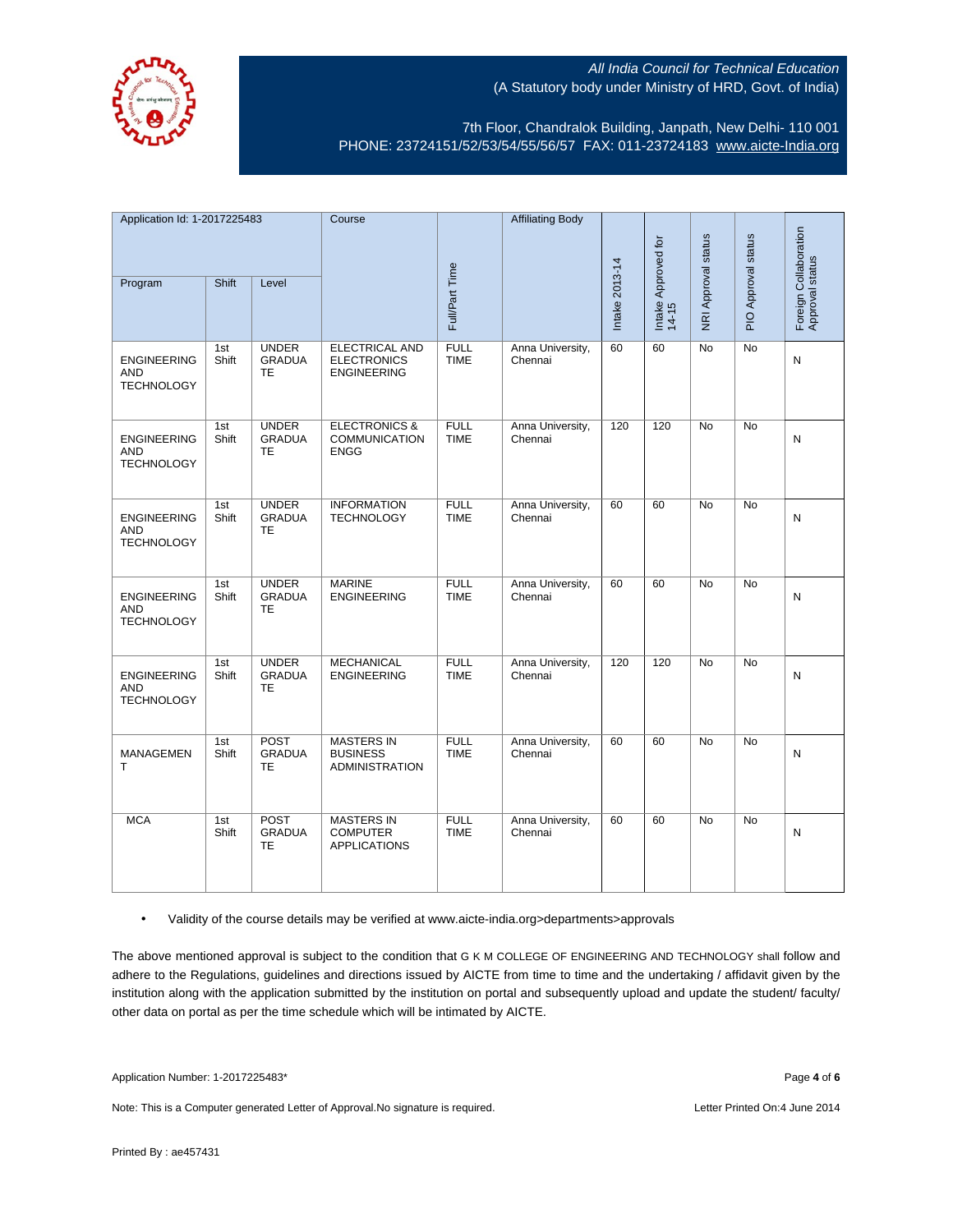

7th Floor, Chandralok Building, Janpath, New Delhi- 110 001 PHONE: 23724151/52/53/54/55/56/57 FAX: 011-23724183 [www.aicte-India.org](http://www.aicte-india.org/)

In case of any differences in content in this Computer generated Extension of Approval Letter, the content/information as approved by the Executive Council / General Council as available on the record of AICTE shall be final and binding.

Strict compliance of Anti-Ragging Regulation:- Approval is subject to strict compliance of provisions made in AICTE Regulation notified vide F. No. 37-3/Legal/AICTE/2009 dated July 1, 2009 for Prevention and Prohibition of Ragging in Technical Institutions. In case Institution fails to take adequate steps to Prevent Ragging or fails to act in accordance with AICTE Regulation or fails to punish perpetrators or incidents of Ragging, it will be liable to take any action as defined under clause 9(4) of the said Regulation.

**(Dr. Kuncheria P. Isaac)**

Member Secretary, AICTE

Copy to:

- **1. The Regional Officer,** All India Council for Technical Education Shastri Bhawan 26, Haddows Road Chennai - 600 006, Tamil Nadu
- **2. The Director Of Technical Education,** Tamil Nadu
- **3. The Registrar,** Anna University, Chennai
- **4. The Principal / Director,** G K M COLLEGE OF ENGINEERING AND TECHNOLOGY G K M NAGAR ALAPPAKKAM - MAPPEDU ROAD NEW PERUGALATHUR CHENNAI -600063., CHENNAI,KANCHIPURAM, Tamil Nadu,600063
- **5. The Secretary / Chairman,** SUGANTHI EDUCATIONAL TRUST NO:15, CORPORATION COLONY KODAMBAKKAM, CHENNAI,CHENNAI, Tamil Nadu,600024
- **6. Guard File(AICTE)**

Application Number: 1-2017225483\* Page **5** of **6**